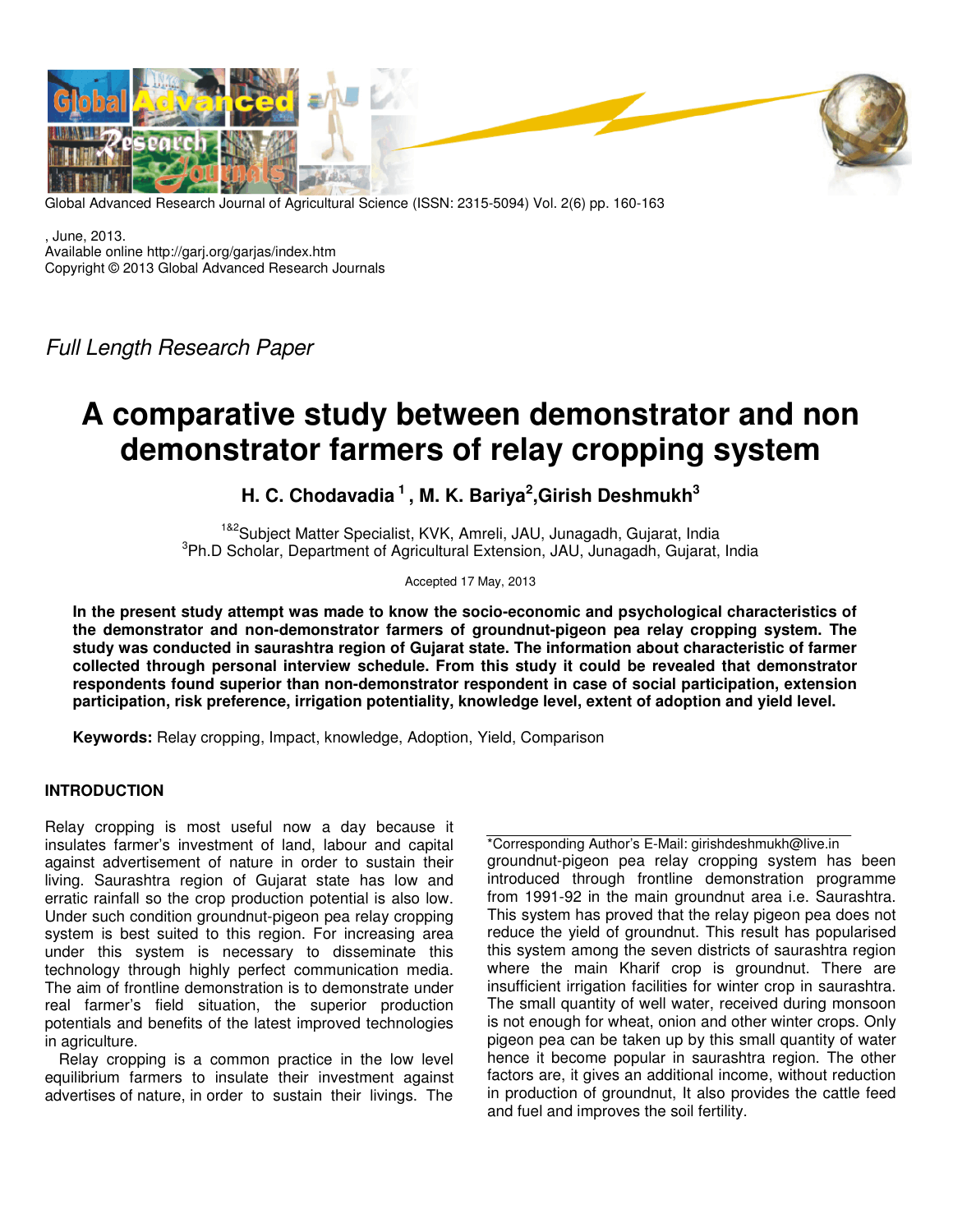| Sr.             | <b>Variables</b>        | <b>Unit</b> | <b>Mean Values</b>              | <b>Mean</b>                             | 'Z'        |                      |
|-----------------|-------------------------|-------------|---------------------------------|-----------------------------------------|------------|----------------------|
| No.             |                         |             | <b>Demonstrator</b><br>$(N=52)$ | Non-<br><b>Demonstrator</b><br>$(N=52)$ | difference | values               |
| $\overline{1}$  | Age                     | Year        | 43.40                           | 43.75                                   | $-0.35$    | $0.29^{N_S}$         |
| $\overline{2}$  | Education               | Std.        | 7.40                            | 6.90                                    | 0.50       | 0.24 <sup>NS</sup>   |
| 3               | Annual income           | Rank        | 2.21                            | 2.13                                    | 0.80       | 0.72 <sup>NS</sup>   |
| 4               | Social participation    | Score       | 3.13                            | 2.46                                    | 0.67       | 2.68                 |
| 5               | Extension participation | Score       | 41.42                           | 21.44                                   | 19.98      | $44.4$ <sup>**</sup> |
| 6               | Size of land holding    | Hectare     | 3.52                            | 3.20                                    | 0.32       | 1.06 <sup>NS</sup>   |
| $\overline{7}$  | Risk preference         | Score       | 11.71                           | 8.58                                    | 3.13       | $7.83$ <sup>**</sup> |
| 8               | Irrigation potentiality | Percent     | 58.94                           | 49.29                                   | 9.65       | $4.80^{\degree}$     |
| 9               | Knowledge level         | Percent     | 64.33                           | 50.36                                   | 13.97      | 7.89                 |
| 10 <sup>°</sup> | Extent of adoption      | Percent     | 65.62                           | 53.00                                   | 12.62      | 8.14                 |
| 11              | Yield level             | Kg/ha       | 3070.63                         | 1979.12                                 | 1991.51    | 13.17                |

 **Table.1** Comparison between the selected characteristics of demonstrator and non- demonstrator Respondents

 $*$  = Significant at 0.05 level,  $**$  = Significant at 0.01 level, NS =Not significant

 **Table: 2** Knowledge level about groundnut- pigeon pea relay cropping system of the respondents

| Sr.<br>No.     | Knowledge<br>level category | <b>Demonstrator</b><br>(n=52) |          | non-demonstrator<br>(n=52) |          |
|----------------|-----------------------------|-------------------------------|----------|----------------------------|----------|
|                |                             | <b>Frequency</b>              | Per cent | <b>Frequency</b>           | Per cent |
|                | Low                         |                               | 13.46    |                            | 13.46    |
| $\overline{2}$ | <b>Medium</b>               | 19                            | 36.54    | 34                         | 65.39    |
| 3              | High                        | 26                            | 50.00    | 11                         | 21.15    |
| Mean           |                             | 64.33                         |          | 50.36                      |          |
| S.D.           |                             | 14.058                        |          | 11.39                      |          |

four districts were selected in frontline demonstration on groundnut-pigeon pea relay cropping system. The selected four district were Jungadh, Rajkot, Porbandar and Jamnagar from the four selected district, 9 talukas were randomly selected in which frontline demonstration were organized. In 9 talukas the 21 villages were conducted frontline demonstration on groundnut-pigeon pea relay cropping system in last three years. The equal number of demonstrator and non-demonstrator respondents from the same village was randomly selected. Total 104 farmers were selected for this study (demonstrator 52 and nondemonstrator 52). The data were collected with the help of personal interview schedule. In order to test the significance of difference in average for different variables of both categories of the respondents under study, Z-test was used (Rao,1983)

### **RESULTS AND DISCUSSION**

The responses obtained from the respondents were subjected to statistical test to find out the difference between two groups of respondents with respect to 11 selected characteristics. For this purpose Z-test was applied. The findings in these regards are presented in table-1.

The data in table-1 indicates that 'Z' value were not significant in case of age, education, annual income and size of land holding. Hence, it can be concluded that there was no significant difference in case of age, education, annual income and size of land holding in demonstrator and non-demonstrator respondents. While in case of social participation, extension participation, risk preferences, irrigation potentiality knowledge level, extent of adoption and yield level, highly significant differences were observedat 0.01 level of significance.

The data of table: 2 clearly indicate that 50 per cent and 36.54 per cent demonstrator fall in the category of high and medium knowledge group respectively. In case of nondemonstrator 65.39 per cent and 21.16 per cent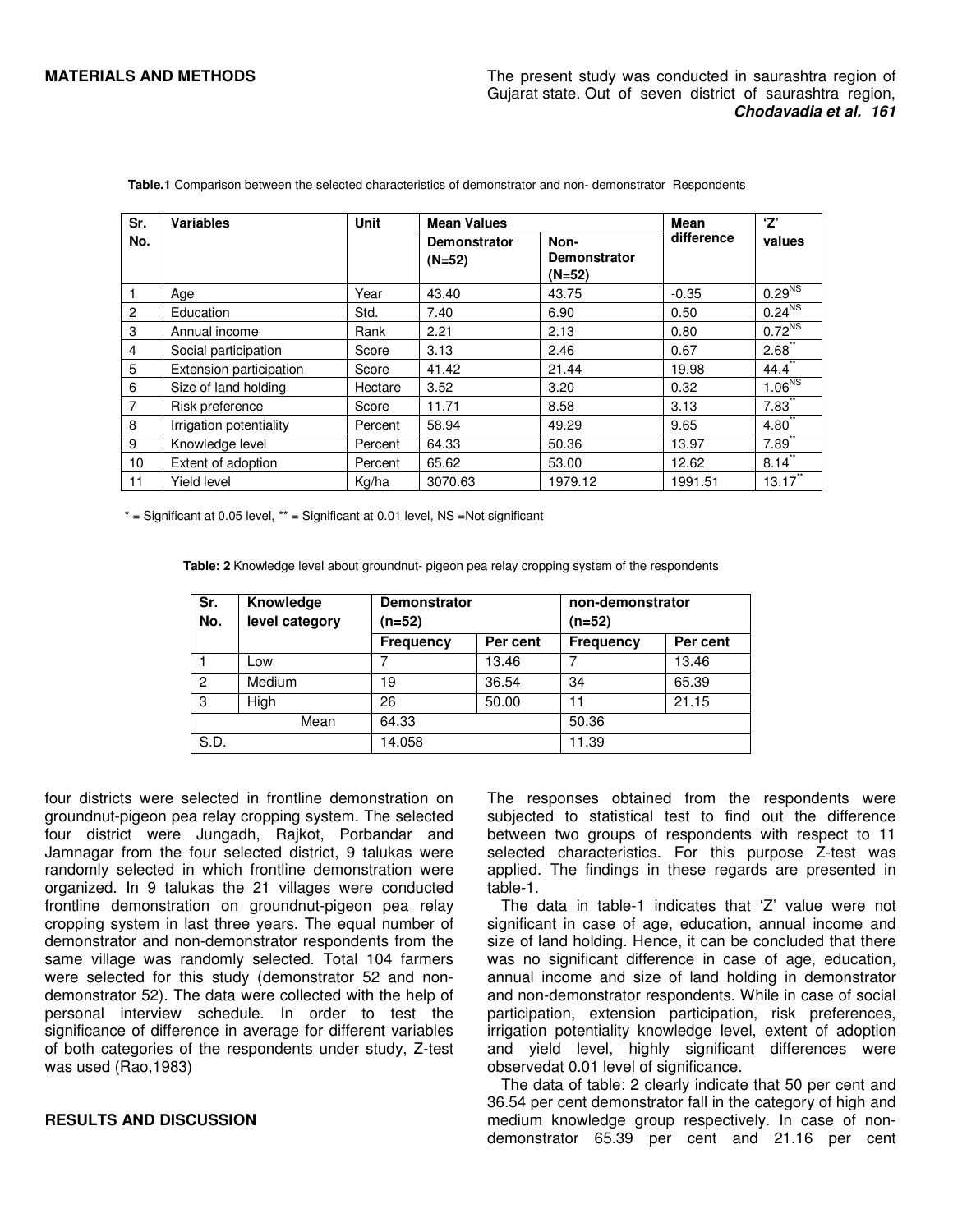respondents fall in medium and high knowledge group respectively. The rest of 13.46 cent respondents of both **162. Glo. Adv. Res. J. Agric. Sci.** 

the groups fall in low knowledge group. It is quite clear from the data that the majority demonstrator respondents

| Sr.<br>No. | <b>Extent</b><br>οf<br>adoption | <b>Demonstrator</b><br>(n=52) |          | non-demonstrator<br>(n=52) |          |
|------------|---------------------------------|-------------------------------|----------|----------------------------|----------|
|            | category                        | <b>Frequency</b>              | Per cent | <b>Frequency</b>           | Per cent |
|            | Low                             | 6                             | 11.54    | 11                         | 21.15    |
| 2          | Medium                          | 8                             | 15.38    | 31                         | 59.62    |
| 3          | High                            | 38                            | 73.08    | 10                         | 19.23    |
| Mean       |                                 | 65.62                         |          | 53.00                      |          |
| S.D.       |                                 | 9.24                          |          | 12.74                      |          |

 **Table: 3** Extent of adoption about groundnut-pigeon pea relay on cropping system by the respondents

 **Table: 4** Yield level of respondents about groundnut-pigeon pea relay cropping system

| Sr.<br>No. | <b>Yield Level</b><br>Category | <b>Demonstrator</b><br>(n=52) |          | non-demonstrator<br>(n=52) |          |
|------------|--------------------------------|-------------------------------|----------|----------------------------|----------|
|            |                                | <b>Frequency</b>              | Per cent | <b>Frequency</b>           | Per cent |
|            | Low                            | 10                            | 19.23    | 13                         | 25.00    |
| 2          | Medium                         | 12                            | 23.08    | 30                         | 57.69    |
| 3          | High                           | 30                            | 57.69    | 09                         | 13.31    |
| Mean       |                                | 3070.63 kg/ha                 |          | 1979.12 kg/ha              |          |
| S.D.       |                                | 516.04                        |          | 669.04                     |          |

50.00 per cent fall in high knowledge group. More over the mean knowledge score of demonstrator was 64.33 per cent against the mean score of non-demonstrators 50.36 per cent. Thus demonstrators were found superior than non-demonstrators. The probable reason might be that demonstration of groundnut-pigeon pea relay cropping system had helped them to acquire more knowledge.

The data presented in Table: 3 show that that majority (73.08 per cent) demonstrator respondents fall in high adoption category. While majority non-demonstrator respondents (59.62 per cent) fall in medium adoption category. Demonstrator 15.38 per cent and 11.54 per cent demonstrator respondents fall in medium and low adoption category respectively. In case of non-demonstrator respondents 19.23 per cent and 21.15 per cent respondents fall in high and low adoption category respectively.

The mean adoption of the demonstrator respondents was 65.62 per cent against the mean (53.00 per cent) of non-demonstrator respondents. The probable reason might be that demonstrator respondents were more benefited of different extension activities, input supply and acquire guidance of research scientists.

The data presented in table: 4 indicate that more than half (57.69 per cent) demonstrator respondents fall in high yield level category. While majority non-demonstrator respondents (57.69 per cent) fall in medium yield level category. The 23.08 per cent and 19.23 per cent demonstrator respondents fall in medium and low yield level category respectively. In case of non-demonstrator respondents 25.00 per cent and 13.31 per cent respondents fall in high and low yield level category respectively.

The mean yield score of demonstrator respondent was 3070.63 kg/ha against the mean yield score (1979.12 kg/ha) of non-demonstrator respondents. Thus the demonstrator respondents were found superior over nondemonstrator respondents in yield level.

### **CONCLUSION**

From the above discussion, it can be concluded that impact of frontline demonstration on groundnut-pigeon pea relay cropping has beneficial effect on selected characteristics of demonstrator like social participation, extension participation, risk preference, irrigation potentiality, knowledge level, extent of adoption and yield level.

#### **REFERENCES**